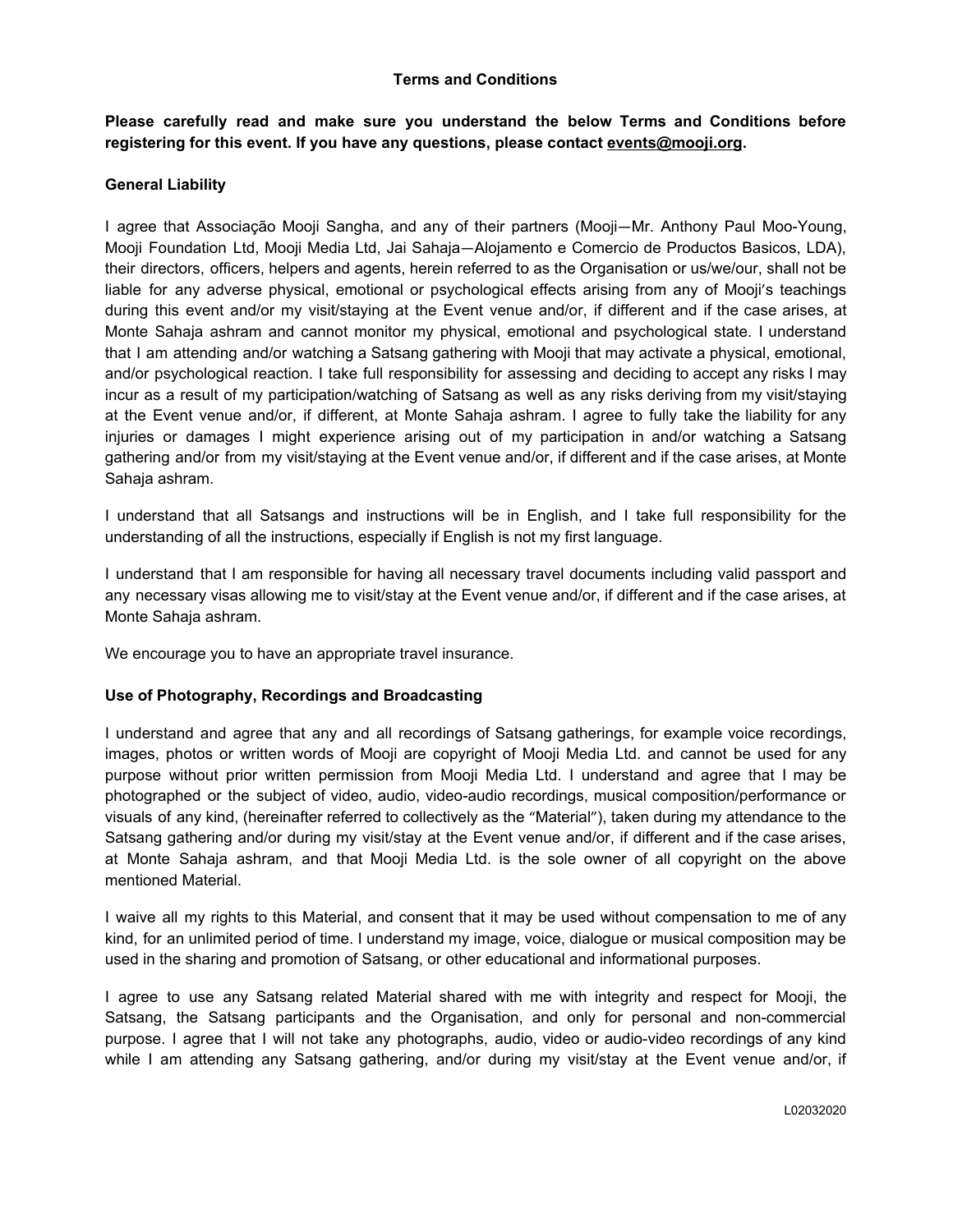different and if the case arises, at Monte Sahaja ashram. All Material related to Satsang with Mooji remains under the sole copyright of Mooji Media Ltd.

In the unlikely situation that in spite of the aforementioned provisions, I will take photos, recordings of any kind, audio, video, audio-video of Mooji, of the Event venue and/or of Monte Sahaja ashram, or Satsang related, I agree that they shall become as well the ownership of Mooji Media Ltd. free of charge, for an unlimited period of time, so that, Mooji Media Ltd. is entitled to ask me with no limitation for any/all of the following actions: to delete and/or destroy the envisaged material, to share it with Mooji Media Ltd. free of charge for an unlimited period of time, or to refrain from using the Material without Mooji Media Ltd's written consent.

# **Emergency Contact**

I understand and agree that I must disclose an emergency contact name, phone number and/or email address, in case I register to the event, contact that shall be used in the unlikely situation when my physical, mental health and/or safety, or that of others, is in jeopardy. I confirm that I have the emergency contact person's consent to disclose their data for this reason. I understand and agree that the assessment of the gravity of a situation shall be at the discretion of the Organisation.

# **Force Majeure**

Force Majeure means any unusual and unforeseeable circumstances beyond our normal control, which the consequences of could not have been avoided even when exercising all due care. Such circumstances or events include, but are not limited to, war, or threat of war, riot, civil unrest, industrial disputes or strikes, government mandated or recommended travel restrictions, quarantine, closures of geographic areas, transportation channels, and/or limits on large gatherings of people, unavoidable technical problems with the visa, transport, or closure or congestion of airports, terrorist activity, natural disasters, the spread of disease at any scale including but not limited to an outbreak, epidemic or pandemic, industrial disasters, fire, theft, flooding and adverse weather conditions. In the event of any of the above refunds or compensation payments cannot be made.

Thus, in the unlikely situation of a Force Majeure event, before and/or during attending the Event and/or, if the case arises, during your visit/stay at Monte Sahaja ashram, we reserve the right to stop the Event and/or ask you to leave the Event venue and/or, if the case, Monte Sahaja ashram without the possibility to be held liable for any damages you may encounter out of this Force Majeure event happening.

In the event of a cancellation or delay of the event, or any other circumstance affecting any event held by us, we are not responsible for any lost wages, accomodation costs, travel costs, cancellation fees or any other expenses you incurred in order to attend our event.

### **Cancellation Policy**

If you cancel your participation in the Event for any reason, the cancellation policy below will apply:

- If you cancel up to 31 days before the event you will receive a 75% refund.
- If you cancel 30 days to 15 days before the event you will receive a 25% refund.
- If you cancel 14 days to 0 days before the event you will not receive any refund.

A full refund may be requested for medical reasons (with a medical certificate) until 14 days after the Event has ended. After this date expires, we reserve our right to refuse any refund.

The above days are calendar days, not including the day on which the Event starts.